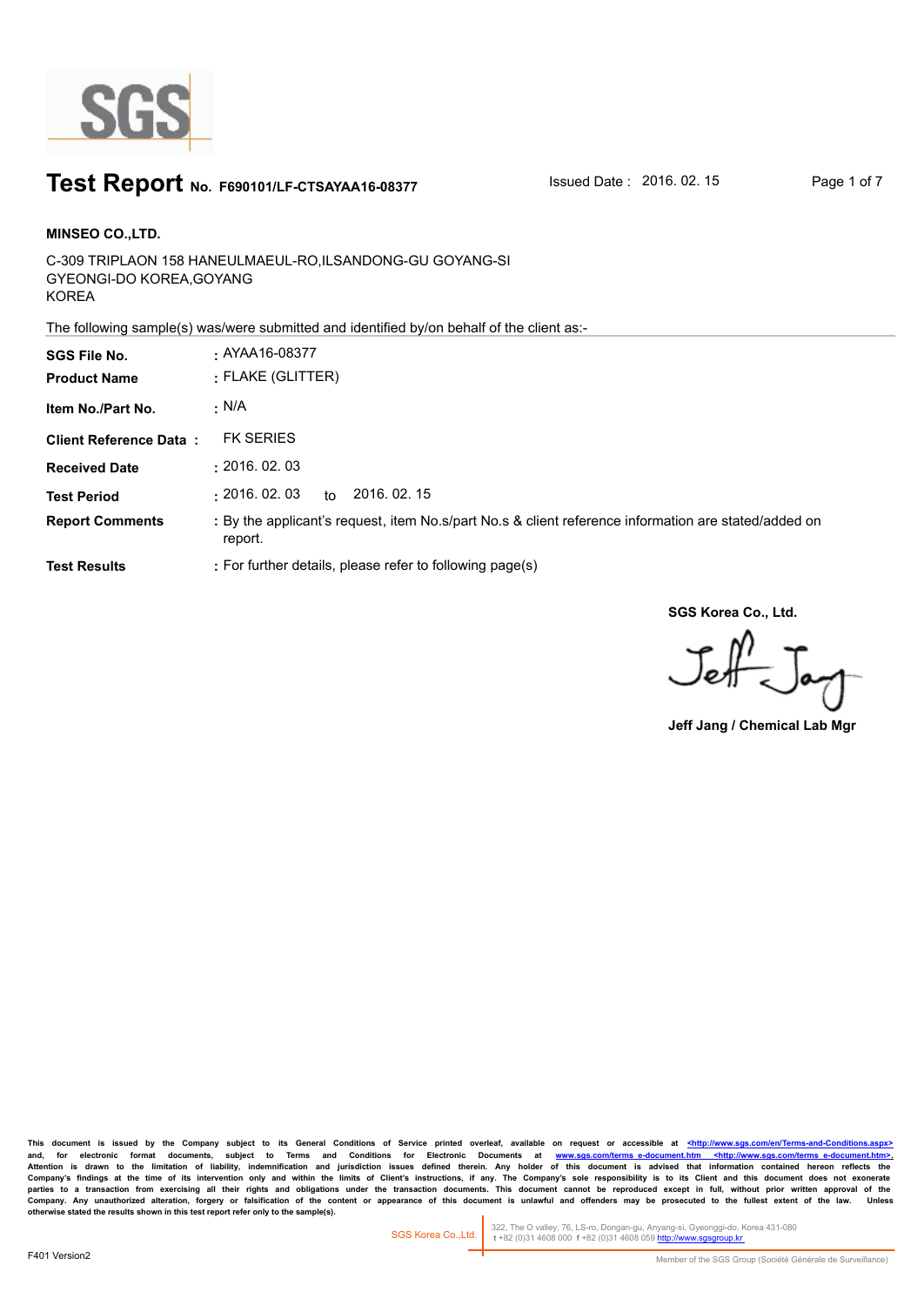

## **Test Report** No. F690101/LF-CTSAYAA16-08377 Susued Date : 2016. 02. 15 Page 2 of 7

| Sample No.                | $:$ AYAA16-08377.001 |
|---------------------------|----------------------|
| <b>Sample Description</b> | : FLAKE (GLITTER)    |
| Item No./Part No.         | : N/A                |
| <b>Materials</b>          | : N/A                |

#### **Heavy Metals**

| <b>Test Items</b>                  | Unit  | <b>Test Method</b>                                                                                                          | <b>MDL</b>     | <b>Results</b> |
|------------------------------------|-------|-----------------------------------------------------------------------------------------------------------------------------|----------------|----------------|
| Cadmium (Cd)                       | mg/kg | With reference to IEC 62321-5:2013<br>(Determination of Cadmium by ICP-OES)                                                 | 0.5            | N.D.           |
| Lead (Pb)                          | mg/kg | With reference to IEC 62321-5:2013<br>(Determination of Lead by ICP-OES)                                                    | 5              | N.D.           |
| Mercury (Hg)                       | mg/kg | With reference to IEC 62321-4:2013<br>(Determination of Mercury by ICP-OES)                                                 | $\overline{2}$ | N.D.           |
| Hexavalent Chromium (Cr VI)        | mg/kg | With reference to IEC 62321:2008 (Determination<br>of Hexavalent Chromium by spot test/Colorimetric<br>Method using UV-Vis) | $\mathbf{1}$   | N.D.           |
| <b>Flame Retardants-PBBs/PBDEs</b> |       |                                                                                                                             |                |                |
| <b>Test Items</b>                  | Unit  | <b>Test Method</b>                                                                                                          | <b>MDL</b>     | <b>Results</b> |
| Monobromobiphenyl                  | mg/kg | With reference to IEC 62321-6:2015<br>(Determination of PBBs and PBDEs by GC-MS)                                            | 5              | N.D.           |
| Dibromobiphenyl                    | mg/kg | With reference to IEC 62321-6:2015<br>(Determination of PBBs and PBDEs by GC-MS)                                            | 5              | N.D.           |
| Tribromobiphenyl                   | mg/kg | With reference to IEC 62321-6:2015<br>(Determination of PBBs and PBDEs by GC-MS)                                            | 5              | N.D.           |
| Tetrabromobiphenyl                 | mg/kg | With reference to IEC 62321-6:2015<br>(Determination of PBBs and PBDEs by GC-MS)                                            | 5              | N.D.           |
| Pentabromobiphenyl                 | mg/kg | With reference to IEC 62321-6:2015<br>(Determination of PBBs and PBDEs by GC-MS)                                            | 5              | N.D.           |
| Hexabromobiphenyl                  | mg/kg | With reference to IEC 62321-6:2015<br>(Determination of PBBs and PBDEs by GC-MS)                                            | 5              | N.D.           |
| Heptabromobiphenyl                 | mg/kg | With reference to IEC 62321-6:2015<br>(Determination of PBBs and PBDEs by GC-MS)                                            | 5              | N.D.           |
| Octabromobiphenyl                  | mg/kg | With reference to IEC 62321-6:2015<br>(Determination of PBBs and PBDEs by GC-MS)                                            | 5              | N.D.           |
| Nonabromobiphenyl                  | mg/kg | With reference to IEC 62321-6:2015<br>(Determination of PBBs and PBDEs by GC-MS)                                            | 5              | N.D.           |
| Decabromobiphenyl                  | mg/kg | With reference to IEC 62321-6:2015<br>(Determination of PBBs and PBDEs by GC-MS)                                            | 5              | N.D.           |
| Monobromodiphenyl ether            | mg/kg | With reference to IEC 62321-6:2015<br>(Determination of PBBs and PBDEs by GC-MS)                                            | 5              | N.D.           |
| Dibromodiphenyl ether              | mg/kg | With reference to IEC 62321-6:2015<br>(Determination of PBBs and PBDEs by GC-MS)                                            | 5              | N.D.           |
| Tribromodiphenyl ether             | mg/kg | With reference to IEC 62321-6:2015<br>(Determination of PBBs and PBDEs by GC-MS)                                            | 5              | N.D.           |
| Tetrabromodiphenyl ether           | mg/kg | With reference to IEC 62321-6:2015<br>(Determination of PBBs and PBDEs by GC-MS)                                            | 5              | N.D.           |

This document is issued by the Company subject to its General Conditions of Service printed overleaf, available on request or accessible at <http://www.sgs.com/en/Terms-and-Conditions. and, for electronic format documents, subject to Terms and Conditions for Electronic Documents at <u>www.sgs.com/terms\_e-document.htm <http://www.sgs.com/terms\_e-document.htm>-</u><br>Attention is drawn to the limitation of liabil Company's findings at the time of its intervention only and within the limits of Client's instructions, if any. The Company's sole responsibility is to its Client and this document does not exonerate<br>parties to a transacti Company. Any unauthorized alteration, forgery or falsification of the content or appearance of this document is unlawful and offenders may be prosecuted to the fullest extent of the law. Unless otherwise stated the results

322, The O valley, 76, LS-ro, Dongan-gu, Anyang-si, Gyeonggi-do, Korea 431-080  **t** +82 (0)31 4608 000 **f** +82 (0)31 4608 059 http://www.sgsgroup.kr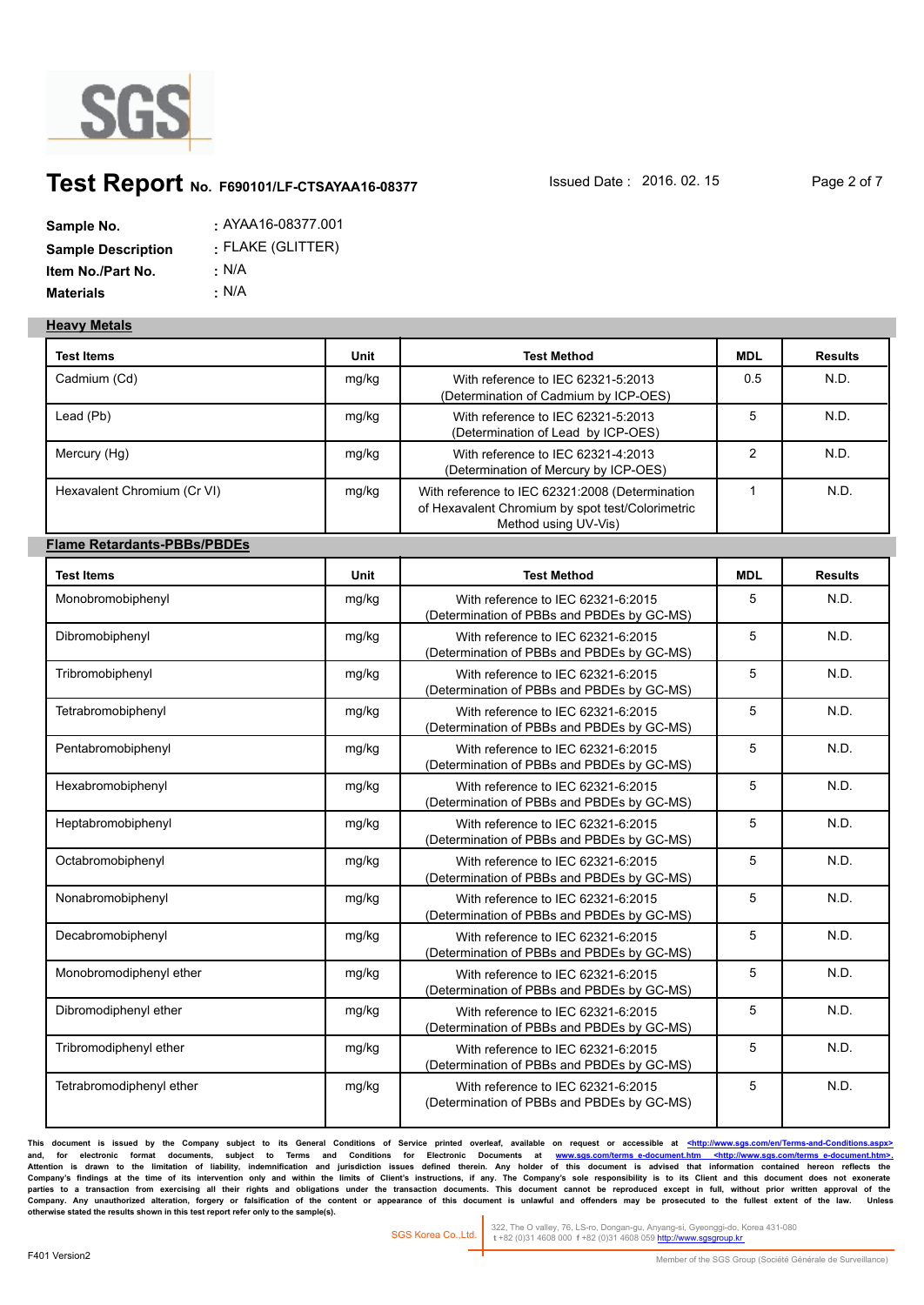

# **Test Report** No. F690101/LF-CTSAYAA16-08377 Superal Date : 2016. 02. 15 Page 3 of 7

| Sample No.                | $:$ AYAA16-08377.001 |
|---------------------------|----------------------|
| <b>Sample Description</b> | : FLAKE (GLITTER)    |
| Item No./Part No.         | : N/A                |
| <b>Materials</b>          | ∴ N/A                |

#### **Flame Retardants-PBBs/PBDEs**

| <b>Test Items</b>                  | Unit        | <b>Test Method</b>                                                               | <b>MDL</b>   | <b>Results</b> |
|------------------------------------|-------------|----------------------------------------------------------------------------------|--------------|----------------|
| Pentabromodiphenyl ether           | mg/kg       | With reference to IEC 62321-6:2015<br>(Determination of PBBs and PBDEs by GC-MS) | 5            | N.D.           |
| Hexabromodiphenyl ether            | mg/kg       | With reference to IEC 62321-6:2015<br>(Determination of PBBs and PBDEs by GC-MS) | 5            | N.D.           |
| Heptabromodiphenyl ether           | mg/kg       | With reference to IEC 62321-6:2015<br>(Determination of PBBs and PBDEs by GC-MS) | 5            | N.D.           |
| Octabromodiphenyl ether            | mg/kg       | With reference to IEC 62321-6:2015<br>(Determination of PBBs and PBDEs by GC-MS) | 5            | N.D.           |
| Nonabromodiphenyl ether            | mg/kg       | With reference to IEC 62321-6:2015<br>(Determination of PBBs and PBDEs by GC-MS) | 5            | N.D.           |
| Decabromodiphenyl ether            | mg/kg       | With reference to IEC 62321-6:2015<br>(Determination of PBBs and PBDEs by GC-MS) | 5            | N.D.           |
| <b>Phthalates</b>                  |             |                                                                                  |              |                |
| <b>Test Items</b>                  | <b>Unit</b> | <b>Test Method</b>                                                               | <b>MDL</b>   | <b>Results</b> |
| Benzyl butyl phthalate (BBP)       | mg/kg       | With reference to EPA 8061A, GC/MS                                               | 50           | N.D.           |
| Di-butyl phthalate (DBP)           | mg/kg       | With reference to EPA 8061A, GC/MS                                               | 50           | N.D.           |
| Di-(2-ethylhexyl) phthalate (DEHP) | mg/kg       | With reference to EPA 8061A, GC/MS                                               | 50           | N.D.           |
| Di-isodecyl phthalate (DIDP)       | mg/kg       | With reference to EPA 8061A, GC/MS                                               | 50           | N.D.           |
| Di-isononyl phthalate (DINP)       | mg/kg       | With reference to EPA 8061A, GC/MS                                               | 50           | N.D.           |
| Di-n-octyl phthalate (DNOP)        | mg/kg       | With reference to EPA 8061A, GC/MS                                               | 50           | N.D.           |
| <b>Polymer Identification</b>      |             |                                                                                  |              |                |
| <b>Test Items</b>                  | <b>Unit</b> | <b>Test Method</b>                                                               | <b>MDL</b>   | <b>Results</b> |
| <b>PVC</b>                         | $***$       | FT-IR                                                                            |              | Negative       |
| Other(s)                           |             |                                                                                  |              |                |
| <b>Test Items</b>                  | Unit        | <b>Test Method</b>                                                               | <b>MDL</b>   | <b>Results</b> |
| Formaldehyde                       | mg/kg       | EPA8315A, HPLC                                                                   | $\mathbf{1}$ | 3.58           |
| Dimethyl fumarate                  | mg/kg       | With referance to ISO/TS 16186:2012, GC/MS                                       | 0.1          | N.D.           |

This document is issued by the Company subject to its General Conditions of Service printed overleaf, available on request or accessible at <http://www.sgs.com/en/Termsand, for electronic format documents, subject to Terms and Conditions for Electronic Documents at <u>www.sgs.com/terms\_e-document.htm <http://www.sgs.com/terms\_e-document.htm>-</u><br>Attention is drawn to the limitation of liabil Company's findings at the time of its intervention only and within the limits of Client's instructions, if any. The Company's sole responsibility is to its Client and this document does not exonerate<br>parties to a transacti Company. Any unauthorized alteration, forgery or falsification of the content or appearance of this document is unlawful and offenders may be prosecuted to the fullest extent of the law. Unless otherwise stated the results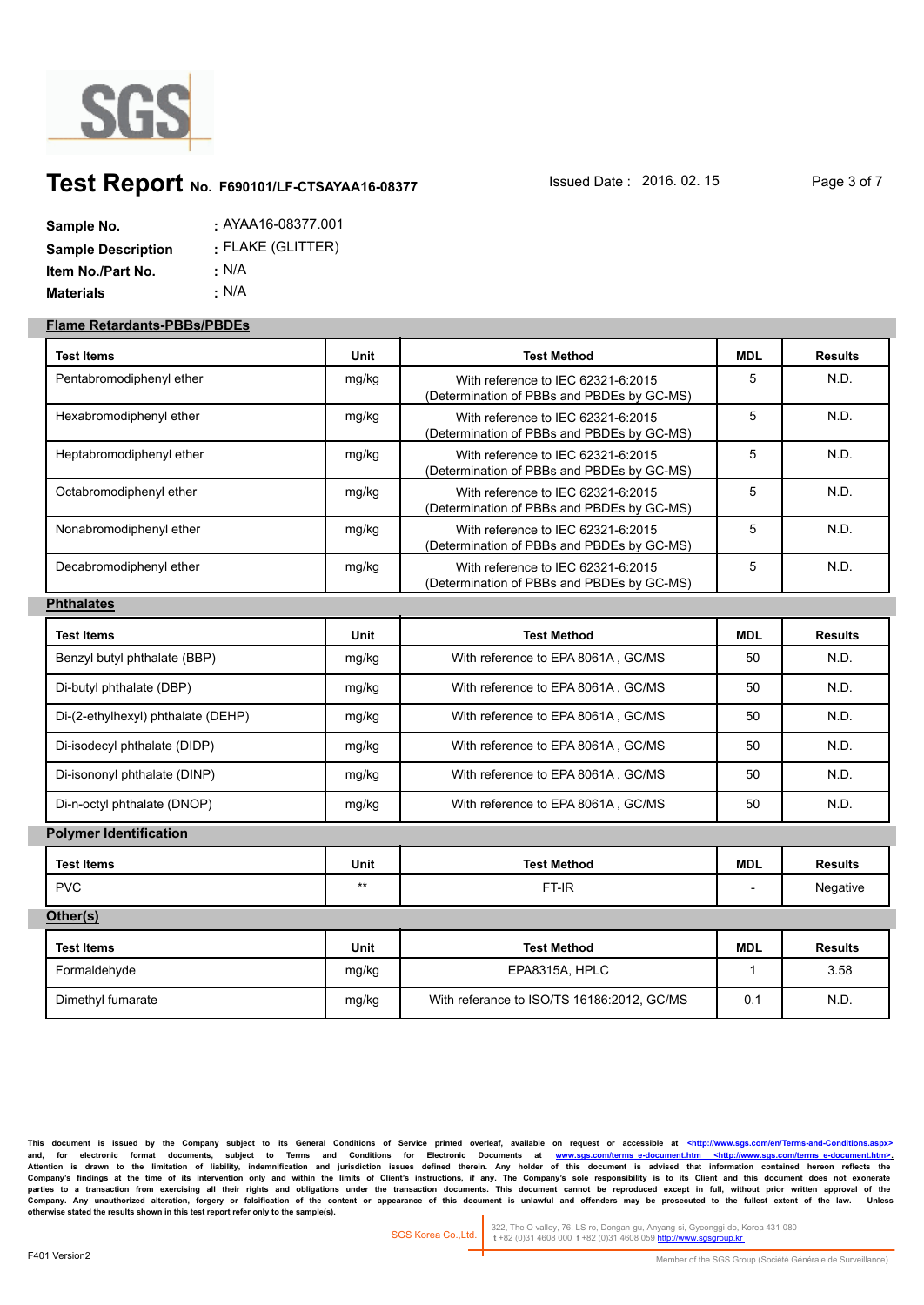

### **Test Report** No. F690101/LF-CTSAYAA16-08377 Sisued Date : 2016. 02. 15 Page 4 of 7

(1) N.D. = Not detected.(<MDL) NOTE:

- $(2)$  mg/kg = ppm (3) MDL = Method Detection Limit
- $(4) -$  = No regulation
- (5) Negative = Undetectable / Positive = Detectable
- (6) \*\* = Qualitative analysis (No Unit)
- $(7)$  \* = a. The sample is positive for CrVI if the CrVI concentration is greater than 0.13 ug/cm2. The sample coating is considered to contain CrVI.
	- b. The sample is negative for CrVI if CrVI is n.d. (concentration less than 0.10 ug/cm2). The coating is considered a non-CrVI based coating.
	- c. The result between 0.10 ug/cm2 and 0.13 ug/cm2 is considered to be inconclusive unavoidable coating variations may influence the determination.



This document is issued by the Company subject to its General Conditions of Service printed overleaf, available on request or accessible at <http://www. and, for electronic format documents, subject to Terms and Conditions for Electronic Documents at <u>www.sgs.com/terms\_e-document.htm <http://www.sgs.com/terms\_e-document.htm>-</u><br>Attention is drawn to the limitation of liabil Company's findings at the time of its intervention only and within the limits of Client's instructions, if any. The Company's sole responsibility is to its Client and this document does not exonerate<br>parties to a transacti Company. Any unauthorized alteration, forgery or falsification of the content or appearance of this document is unlawful and offenders may be prosecuted to the fullest extent of the law.<br>otherwise stated the results shown

322, The O valley, 76, LS-ro, Dongan-gu, Anyang-si, Gyeonggi-do, Korea 431-080  **t** +82 (0)31 4608 000 **f** +82 (0)31 4608 059 http://www.sgsgroup.kr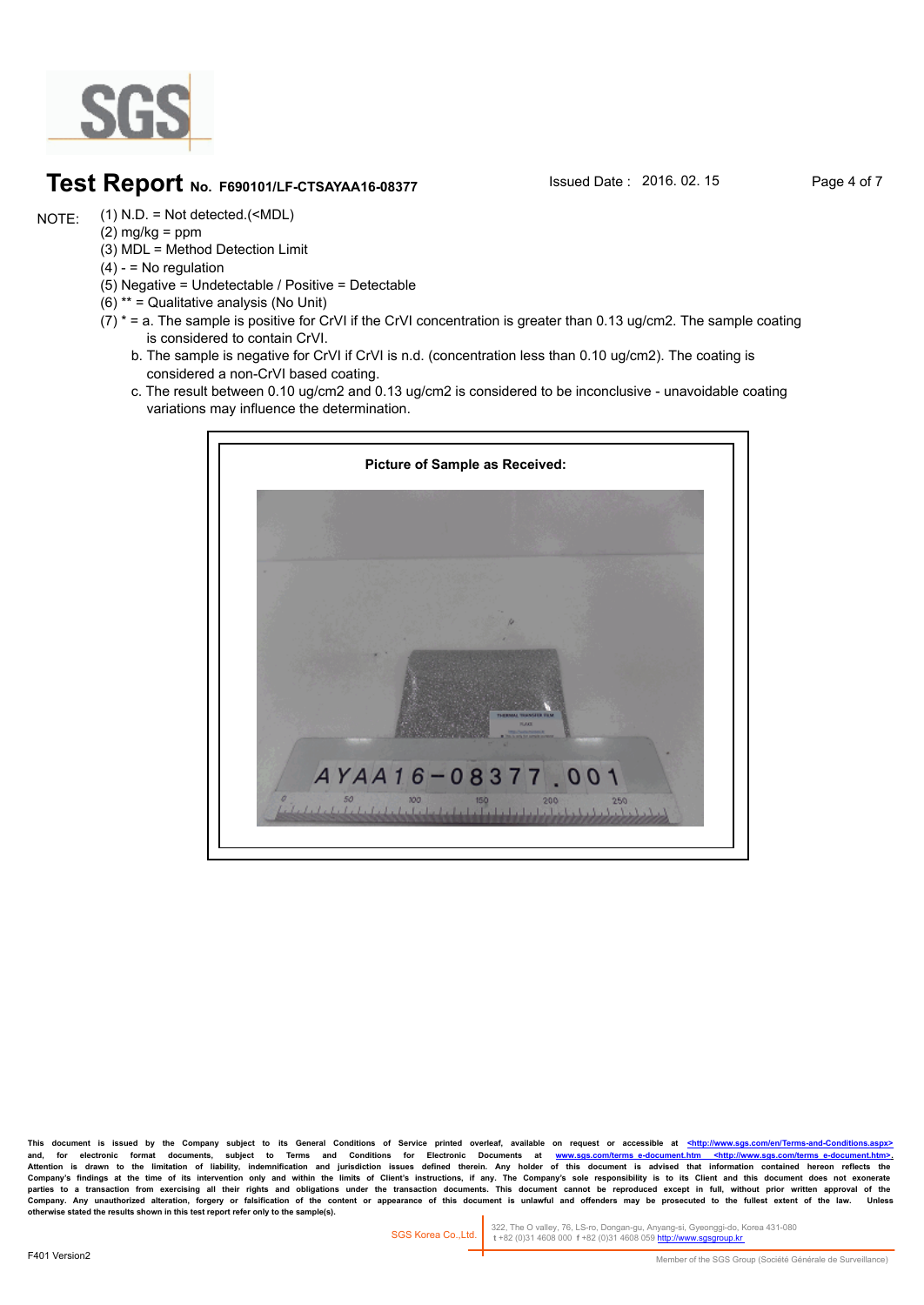

# **Test Report** No. F690101/LF-CTSAYAA16-08377 Susued Date : 2016. 02. 15 Page 5 of 7

## **Testing Flow Chart for RoHS:Cd/Pb/Hg/Cr6+ /PBBs&PBDEs Testing**



The samples were dissolved totally by pre-conditioning method according to above flow chart for Cd,Pb,Hg. Section Chief : Gilsae Yi

This document is issued by the Company subject to its General Conditions of Service printed overleaf, available on request or accessible at <http://www.sgs and, for electronic format documents, subject to Terms and Conditions for Electronic Documents at <u>www.sgs.com/terms\_e-document.htm <http://www.sgs.com/terms\_e-document.htm>-</u><br>Attention is drawn to the limitation of liabil Company's findings at the time of its intervention only and within the limits of Client's instructions, if any. The Company's sole responsibility is to its Client and this document does not exonerate<br>parties to a transacti Company. Any unauthorized alteration, forgery or faisification of the content or appearance of this document is unlawful and offenders may be prosecuted to the fullest extent of the law.<br>otherwise stated the results shown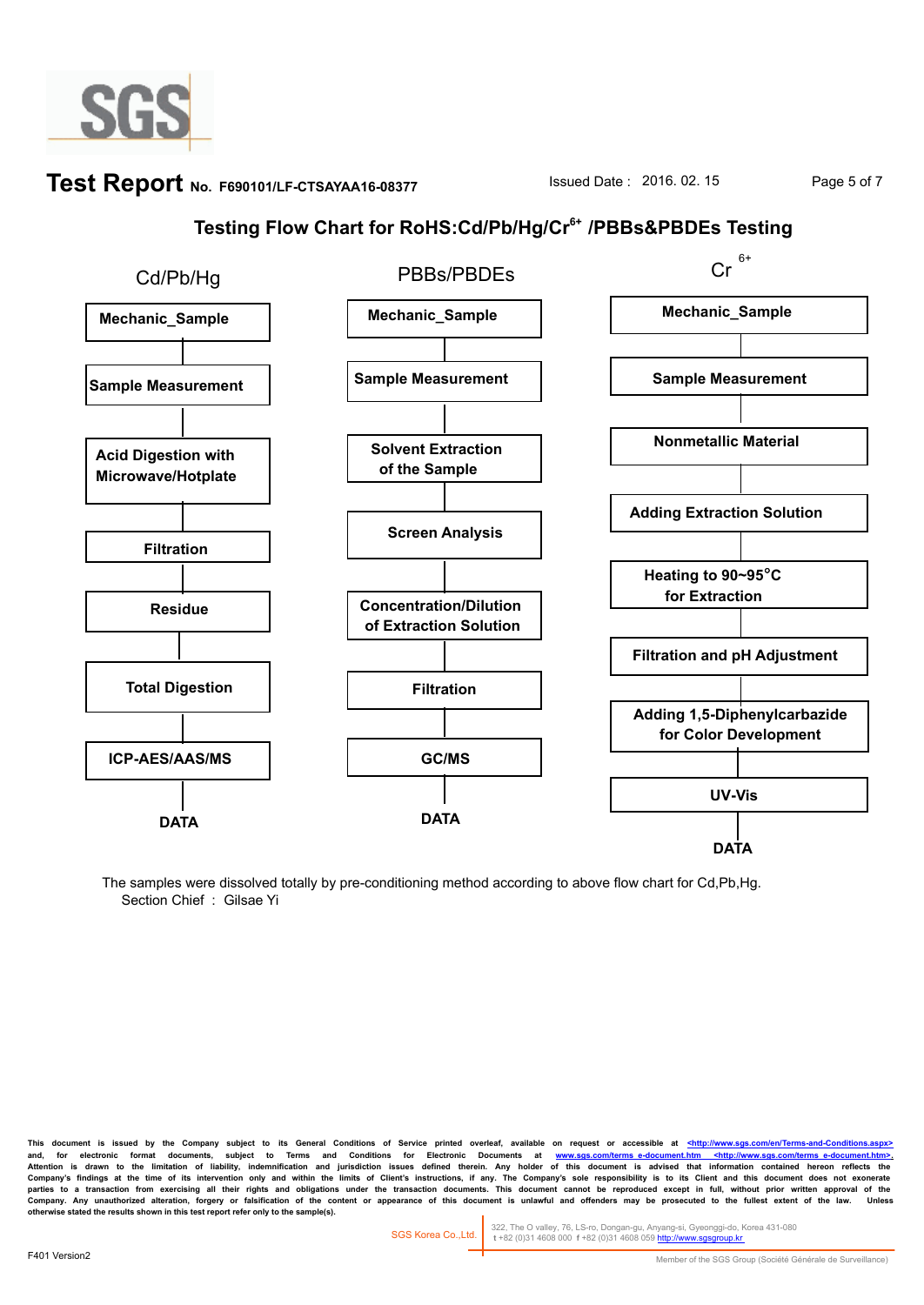

#### **Test Report** No. F690101/LF-CTSAYAA16-08377 Sisued Date : 2016. 02. 15 Page 6 of 7



This document is issued by the Company subject to its General Conditions of Service printed overleaf, available on request or accessible at <http://www. and, for electronic format documents, subject to Terms and Conditions for Electronic Documents at <u>www.sgs.com/terms\_e-document.htm <http://www.sgs.com/terms\_e-document.htm>-</u><br>Attention is drawn to the limitation of liabil Company's findings at the time of its intervention only and within the limits of Client's instructions, if any. The Company's sole responsibility is to its Client and this document does not exonerate<br>parties to a transacti Company. Any unauthorized alteration, forgery or faisification of the content or appearance of this document is unlawful and offenders may be prosecuted to the fullest extent of the law.<br>otherwise stated the results shown